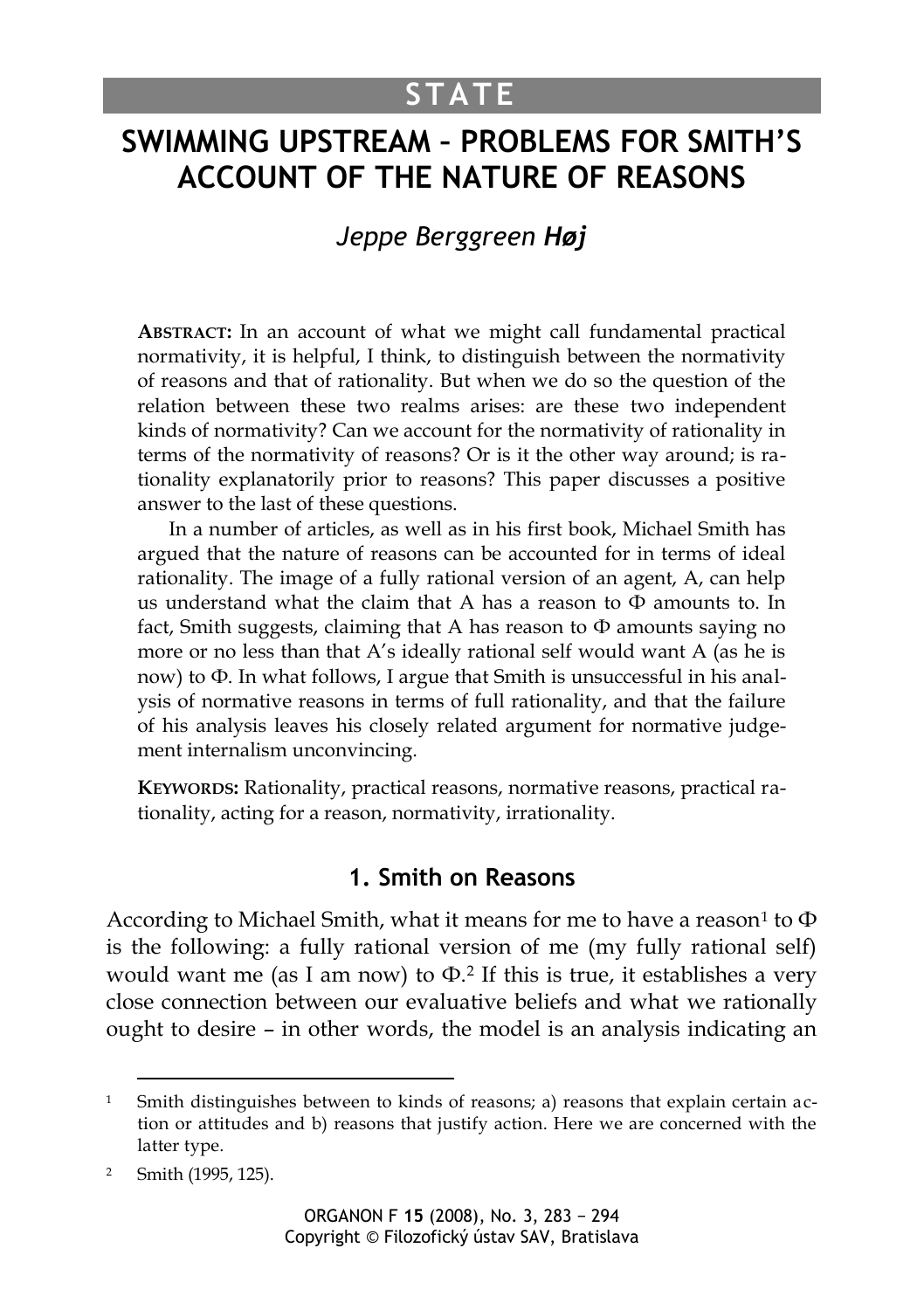attractively close relation between reason judgements and appropriate motivation. The relation between the two is so close in fact that Smith calls it analytic.<sup>3</sup> This, Smith says, is so because if my evaluative belief, that I have reason to  $\Phi$ , is equivalent to the belief that my fully rational self would desire that  $I \Phi$ , then not to desire to  $\Phi$  is by definition less than fully rational. It is to some degree irrational.

This is a very attractive conclusion, he tells us, because there seems to be no other plausible way of tying together our reason judgements with our actions (or at least with our intentions). And surely any account of reasons must be able to explain the close connection between reason judgements and actions, because we take it for granted that such a connection exists.

Smith is surely right that the connection between reason judgements and actions must be accounted for in any plausible account of practical reasons. But it is important to keep in mind exactly what kind of connection this could be. A helpful way to spell this out might be to think of two different readings; a motivational reading and a normative reading. The motivational reading focuses on how the appropriate action comes about when we make reason judgements, that is, what motivates us to act in accordance with our judgements. A general desire to act in accordance with our reason judgements might account for this motivational link, but this seems to Smith, <sup>4</sup> as to me, an unattractive solution. If we act in accordance with our reason judgements because of such a general desire to do what we have reason to do, we have surely detached ourselves too much from the facts that make it the case that we have reason to act, e.g. that the old lady needs help. When I help the old lady, I do not do so because her need for help instantiates a reason for me to help her and that I want to act in accordance with the instantiated reason – I help her because she needs help. My motivation comes directly from (knowledge of) her need. A general desire to act in accordance with my reason judgements is an unattractive middle link in the motivational connection between my reason judgements and my actions.

A much more attractive way to account for the connection between reason judgements and actions is to ascertain a normative link between the two. Such a link would not try to account for the fact that we are mo-

<sup>3</sup> Smith (1995, 109).

<sup>&</sup>lt;sup>4</sup> Smith gives an argument along these lines in chapter 3 of Smith (1994).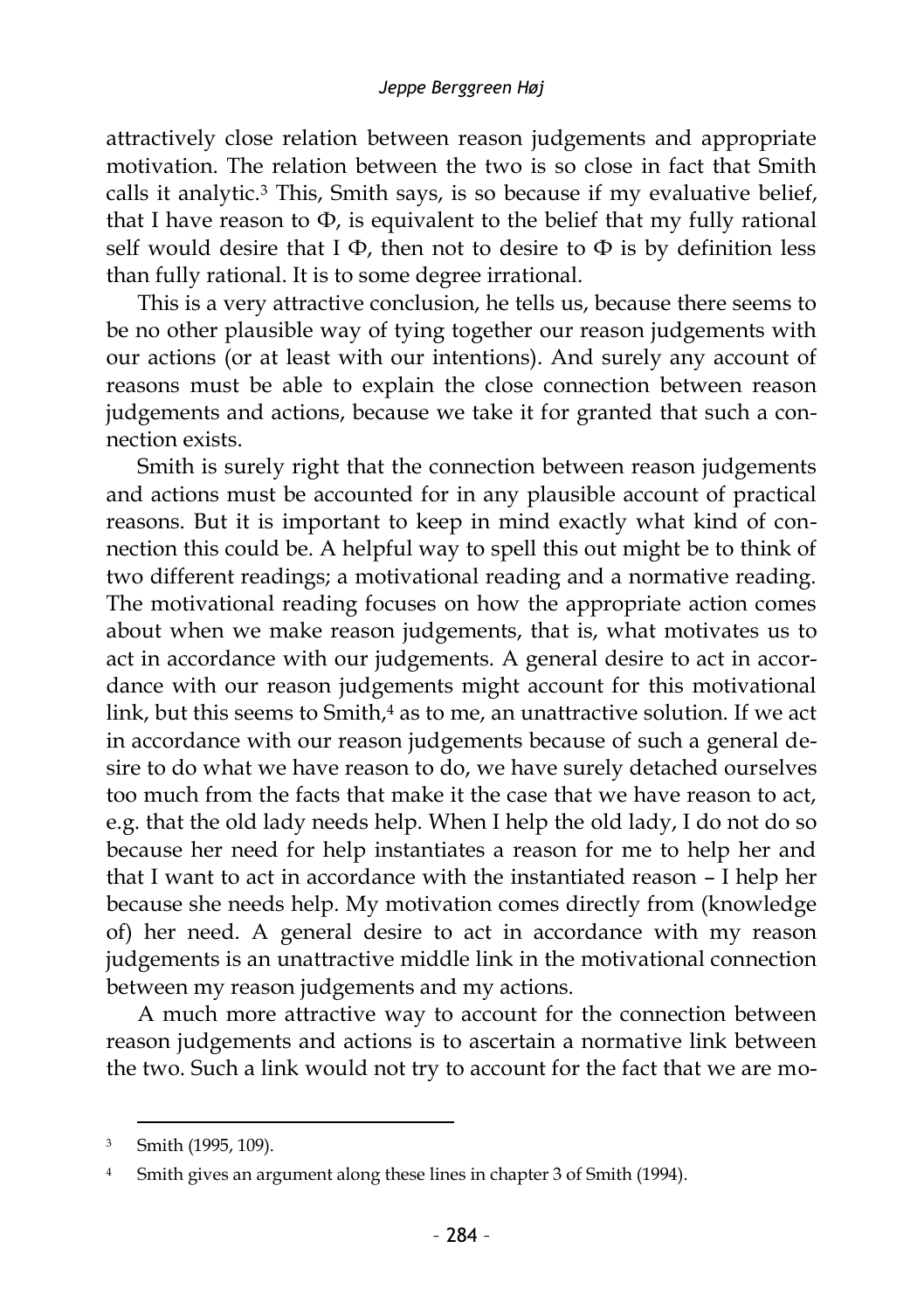tivated to act in accordance with our judgements, rather it would explain why we should be. And it is indeed Smith's attempt to demonstrate such a normative link that I shall deal with in this essay.

Before I proceed to dealing with Smith's arguments, I want to bring to the reader's attention how, just as at the motivational level, an unattractive middle link might sneak in at the normative level. In an account of the normative connection between our reason judgments and the appropriately related actions, it is important that we keep in mind precisely what we are trying to connect. When I say that we are investigating the normative connection between our reason judgements and our actions, by the former I do not mean to indicate judgements that explicitly use the concept of a reason. A reason judgement might be: "This lady needs help". And it is this kind of judgement that we are trying to tie together with our actions, and not judgements such as: "I have reason to help the lady" or "The lady's need makes it the case that I have reason to help her". We use these kinds of judgements – let us call them secondary reason judgements – in our speculations about our primary reason judgements (she needs help) and we might perhaps even say that the secondary reason judgements follow from the primary ones. But to repeat, the normative connection we are investigating is between our judgement "she needs help" and our action of helping her (or at least intending to do so) – NOT between our judgement "I have reason to help her" and helping her.

This ends my preliminary remarks, now onto Smith's arguments. I start out with an example of my own.

### **2. Forcing Rationality into Reasons**

I hope that you, the reader, will agree that if swallowing a certain pill will improve my health, then this fact constitutes a reason for me to swallow the pill. And if this is so, a fully rational version of me, <sup>5</sup> evaluating my situation from a parallel world (Smith calls this an evaluating world) would most likely advise me to swallow the pill. There is in this way, I agree with Smith, clearly a connection between what my fully rational self would advise me to do and what I have reason to do. Of course it is not the fact that my fully rational self would advise me to

<sup>5</sup> I shall say more below about what it means for someone to be fully rational, according to Smith.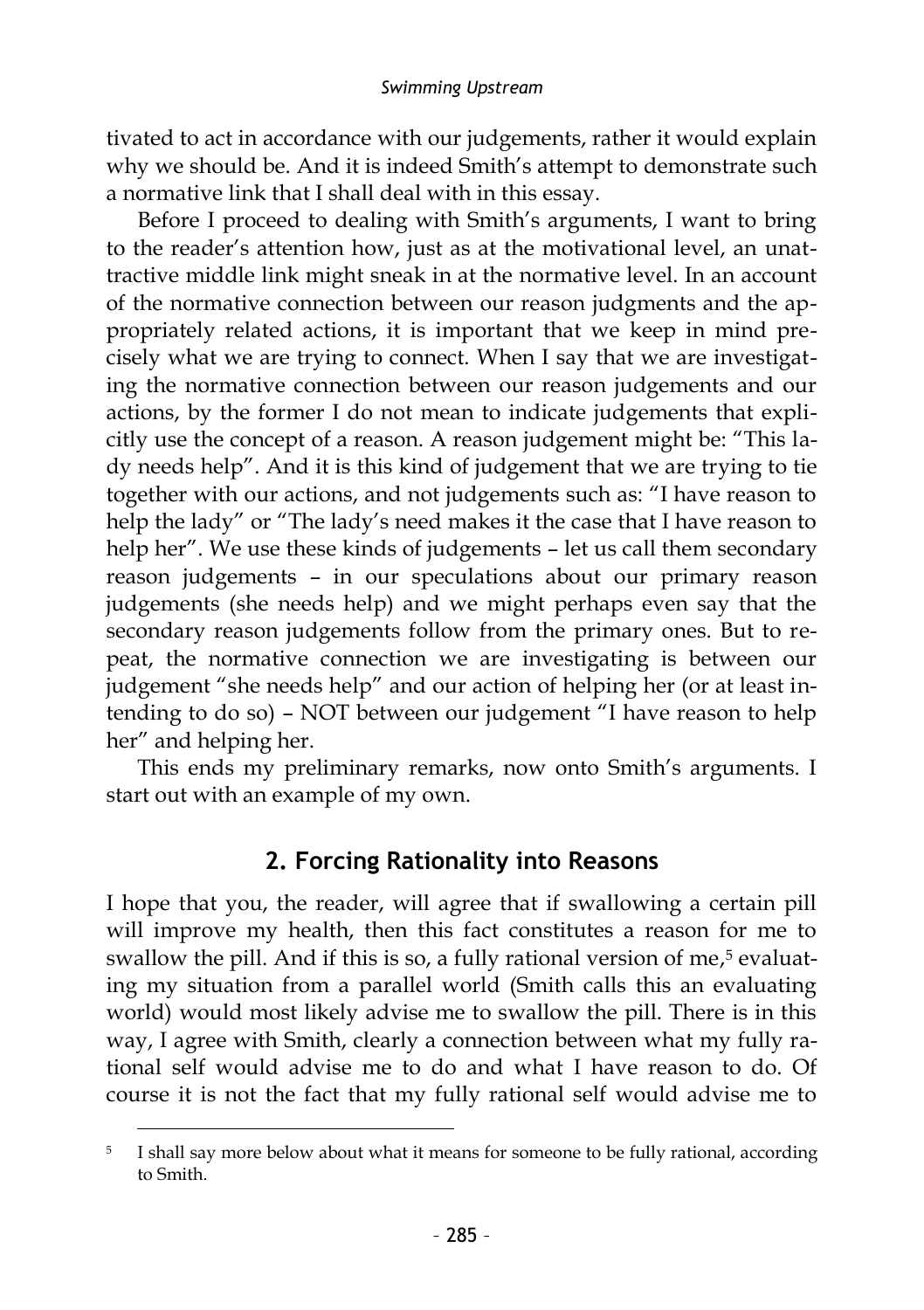swallow the pill that is my ground for swallowing the pill. My ground for swallowing the pill, what favours my swallowing it, is a feature of the immediate situation, i.e. the fact that swallowing the pill would improve my health.

This is important. Smith is not saying that my grounds for swallowing the pill are that my fully rational self would advise me to do so. This would be absurd as it would leave no role to play for the fact that it would improve my health. My fully rational self would of course advise me to swallow the pill precisely because it would improve my health. That health fact is the ground both for my swallowing the pill and for my fully rational self's advice to do so.

But what is then the relation between the fact that swallowing the pill would improve my health and the fact that my fully rational self would advise me to swallow the pill? Well, Smith describes this relation in different ways. He says:

[...] it is a platitude to say that what it is desirable that we do is what we would desire if we were fully rational (Smith 1994, 150).

And he says that facts about what I have reason to do follow from facts about what it is desirable that I do:

[...] what we have reason to do is equivalent to, [...] or somehow entailed by claims about what it is desirable that we do (Smith 1995, 109).

These quotations show us, I think, that Smith believes that both facts about what we have reason to do and facts about what our fully rational self would want us to do are entailed by facts about what it is desirable that we do. And what it would be desirable that we do has to do with what would be valuable to do, i.e. improve my health.<sup>6</sup>

If this is true, then facts about our reasons are neither prior nor secondary to facts about what we would advise ourselves to do if we were fully rational. Neither one follows from the other. Smith's point is rather this; the fact about my health is what favours my swallowing the pill – and when we talk of reasons to act, it is such favouring relations (between the fact that the pill can improve my health and my action of swallowing it) that we are referring to. But saying that such facts ground

<sup>6</sup> The introduction to "Internal Reasons" indicates that Smith assumes that such a relation between desirability and value holds true and I am assuming that improvements in health would be a reasonable example of something that has value.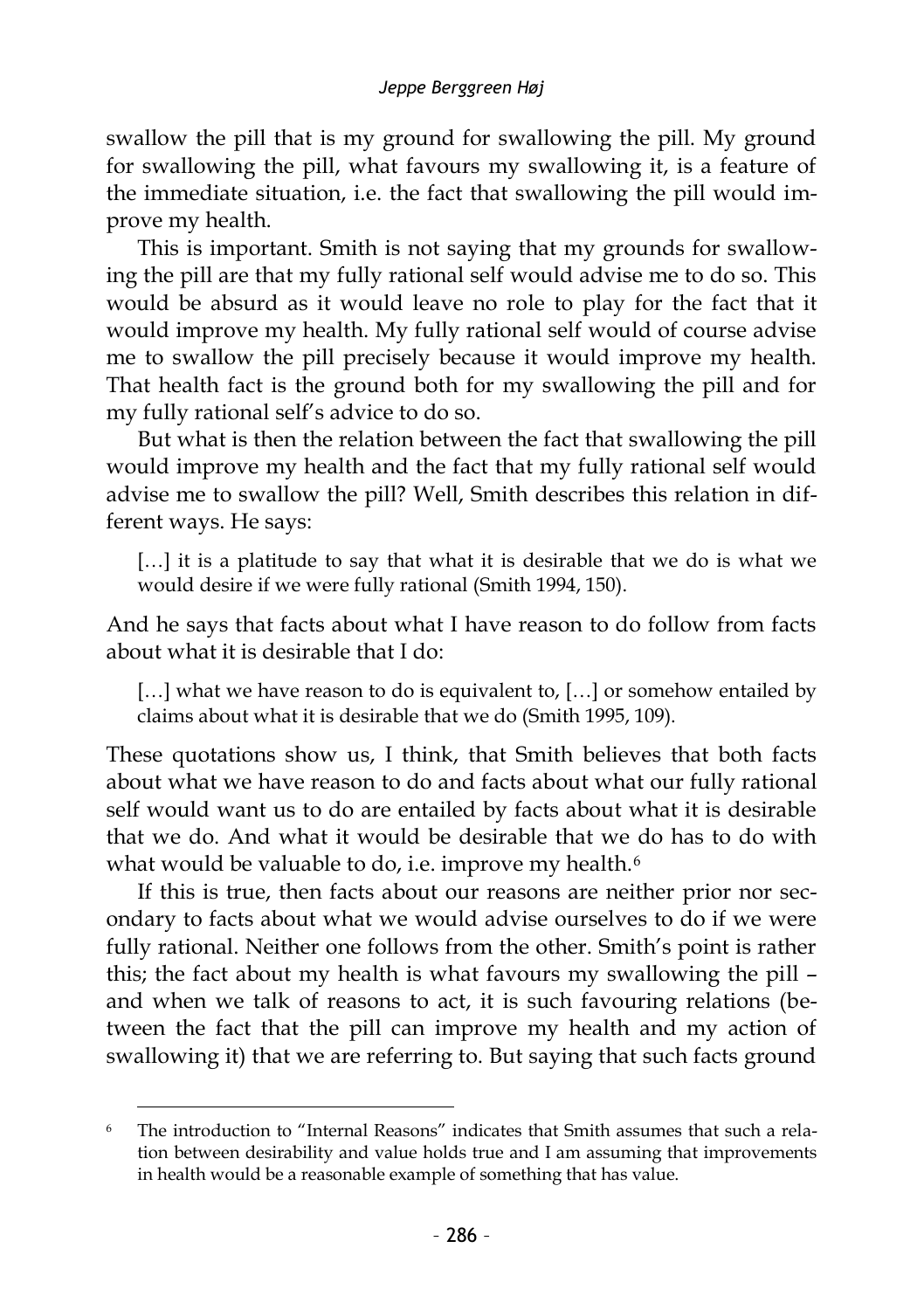or constitute reasons doesn't tell us much about what it means for a fact to favour an action. Assigning a general name, reasons, to such favouring relations gives no further understanding of what the nature of the relation is. What does give us some understanding of what it means for a fact to favour an act is the image of the fully rational self. Smith is telling us that what it means for me to have reason to swallow the pill, is that my fully rational self would want me to swallow the pill.

In other words, if I were to ask what it means that the fact that swallowing the pill would improve my health favours my swallowing the pill, Smith's account offers the following answer: if this fact pertains then my fully rational self would advise me to swallow the pill. The advice model is offered as a way of explicating the favouring relations that hold between reasons and the actions that those reasons recommend.<sup>7</sup>

But Smith's analysis of the reason relation cannot work. According to Smith, we are to understand the reason relation in terms of what my fully rational self would advise me to do – and I have no other way of understanding the advice that my fully rational self would give me other than assuming that he would advise me in accordance with the reasons that obtain in my circumstances (remember that 'reason' was just the name used for features of the situation that stand in a favouring relation to potential action).<sup>8</sup> But if my fully rational self would advise me according to the reasons that obtain, then surely a plausible analysis of these reason relations cannot include the advice from my fully rational self. An analysis of reasons in terms of advice grounded in those very reasons is no analysis at all. In order for my reason relations to be analysed in terms of what my fully rational self would advise me to do, his advice to me must be independent of these reason relations themselves. But, as I have argued, this seems impossible. For what would be the grounds for the advice from my fully rational self if not the favouring relations, the nature of which we where trying to understand in the first place?

Another way of saying this is the following: If I were to ask my fully rational self: "why do you want me to help the lady", it seems to me that

<sup>7</sup> In the introduction to his recently published collection of essays, Smith calls facts about the fully rational self's advisory desires 'truth makers' for claims about normative practical reasons (Smith 2004, 2).

<sup>8</sup> Remember that this was the only plausible reading of Smith's analysis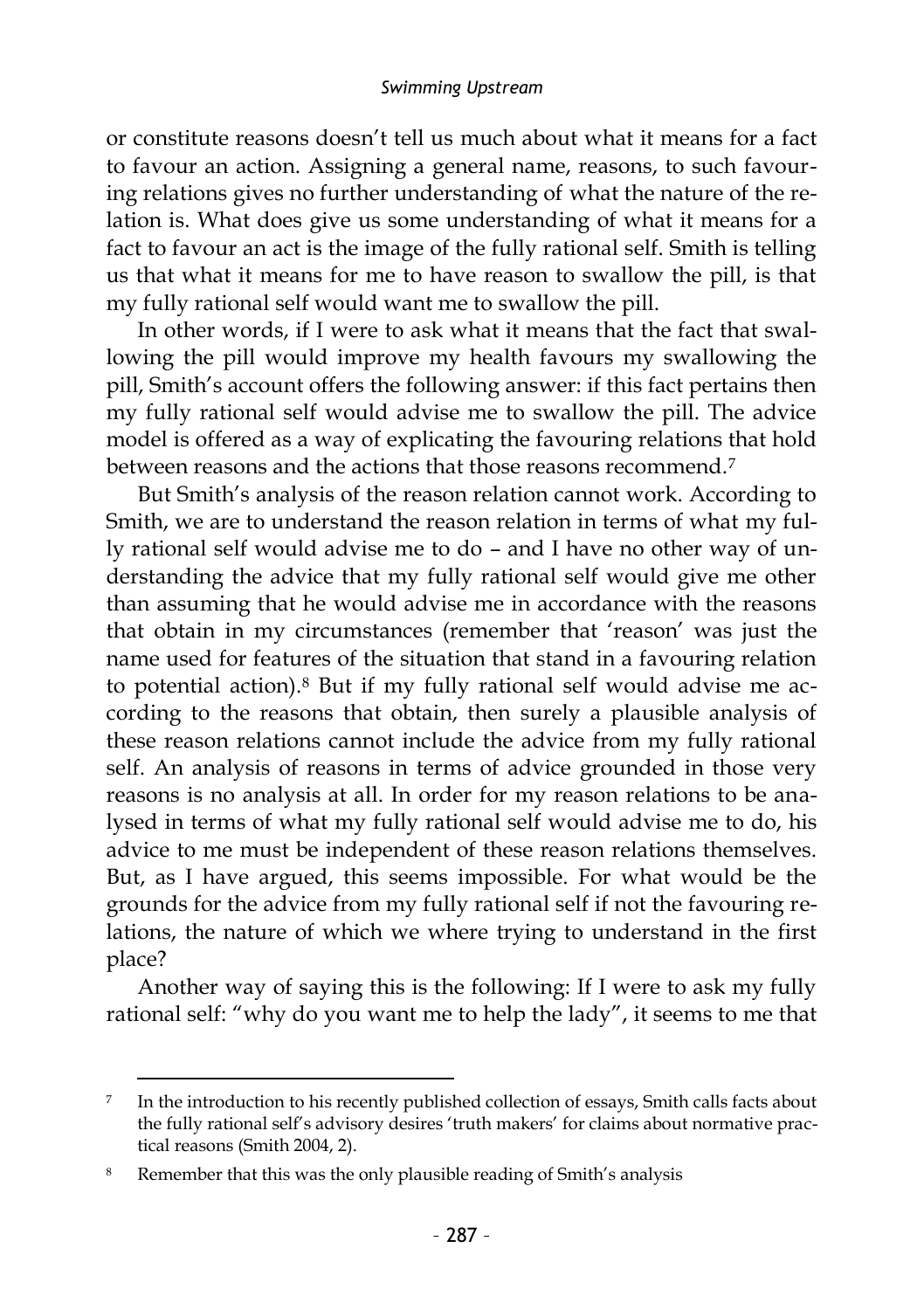he has no answer to give! If he refers to the reasons, then he is already including the concepts we were supposed to analyse!

Now, perhaps someone might object to this criticism along the following lines; even though Smith cannot analyse the concept of a normative reason into ideas about what a fully rational agent would advise, one might still shed some light on the idea of a normative reason by showing the impact normative reasons would have on the desires of a fully rational person. The circularity that seems to threaten Smith's account might not be a vicious circularity but rather a positive circularity, where each of the concepts in the circle helps to explain the nature of the other concepts.

But even this consideration seems mistaken to me. Showing what consequences normative reasons have for the desires of a fully rational person does not seems to me to shed any light at all on the concept of a normative reason. Rather it seems to me to provide us with information about what we mean when we speak of fully rational agents, namely, in this case, a perfectly coherent and informed person with ideal responsiveness to normative features in the world (ideal responsiveness to reasons). What is going on here, then, is the beginning of an account of what it means to be rational in terms of reasons. That is, an account of the relation between reasons and rationality where reasons clearly are explanatorily prior.

But while this is certainly an interesting analysis of the relations between reasons and rationality, the topic for this essay is Smith's attempt to go the opposite way and analyse reasons in terms of ideal rationality.

The overall problem for Smith is this: in his attempts to analyse the notion of a reason in terms of full rationality he is left with two options. The first option is that he can start out from a formal account of rationality, which has to do with relations between one's attitudes. One is rational in these terms if one moves correctly from the attitudes (beliefs, desires, intentions) one actually has, independently of whether one is justified in having these intentional states or whether one's beliefs correspond to the external facts of the world. On this model, rationality has essentially to do with requirements in hypotheticals: "You ought, given that you believe p, to believe q".

This model of rationality will not get Smith what he wants. If one tries to account for the nature of reasons, in terms of believing, desiring, intending correctly from the attitudes that one happens to have, then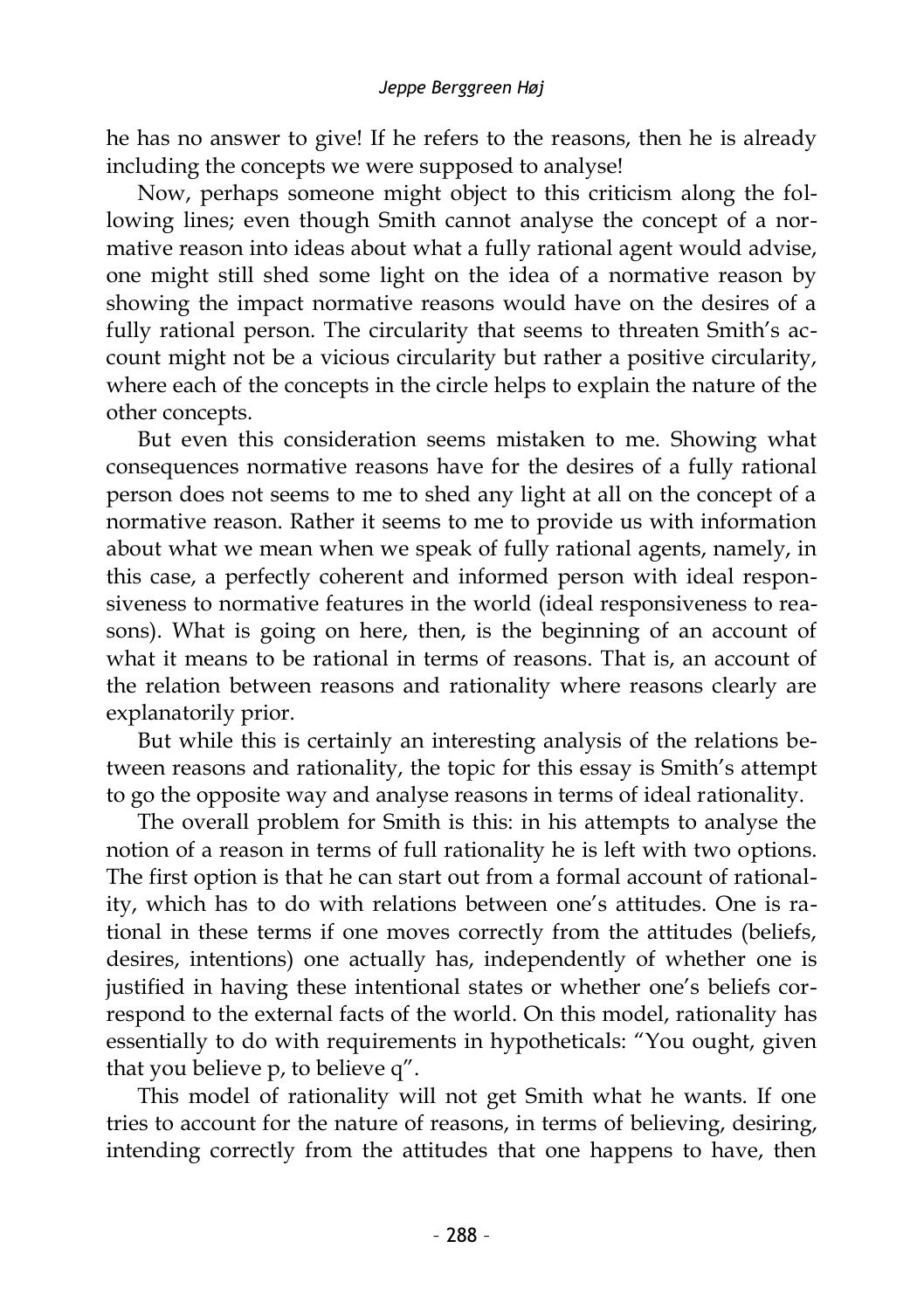one's reasons become entirely relative to one's intentional states, and these attitudes become reasons for themselves. This is not an attractive result.

The other possibility for Smith is to have a substantive notion of rationality to start out from. Rationality, then, is the formal account from before plus perfect information and, importantly, perfect responsiveness to normative relations in one's environment – so not just descriptive knowledge, but knowledge about what facts favour certain actions.

If Smith's chooses this starting point, he avoids the problems of intentional states justifying themselves – because now he has external justification – but another problem arises. If Smith builds into the notion of rationality, perfect responsiveness to normative relations or features in the environment around him, he has build in the features that he was supposed to account for. For, perfect responsiveness to normative relations is perfect responsiveness to reasons. Smith seems to be saying: what is a favouring relation? Well, it is a relation, which an agent who is fully responsive to those relations (FRS) would respond to. This is uninformative.

And if Smith chooses not to build in responsiveness to normative relations, then the fully rational self has nothing in which to ground his advisory desires. Why should my perfectly rational self desire that I swallow the pill, if he does not know that the health improving facts favour swallowing the pill?

The choice between a formal and a substantive notion of rationality to start out from is, therefore, for Smith, an unpleasant dilemma – each horn of which will impale his attempts to account for reason in terms of full rationality.

So far, I have tried to show why Smith's analysis of the reason relation cannot work. However, even if the advice model cannot account for the nature of the reason relation, this does not guarantee that Smith is wrong about there being a close relation between reason judgements and actions. Even if the nature of my having a reason cannot be accounted for in terms of hypothetical advice from my fully rational self, it might still be the case that my fully rational self would always advise me to act in accordance with my reasons. And if this is the case, then acting against my reason judgements looks less than fully rational. In the next section I will examine whether the relation between the reason judgements and the advice facts really is as close as this. To anticipate, I will conclude that it is not.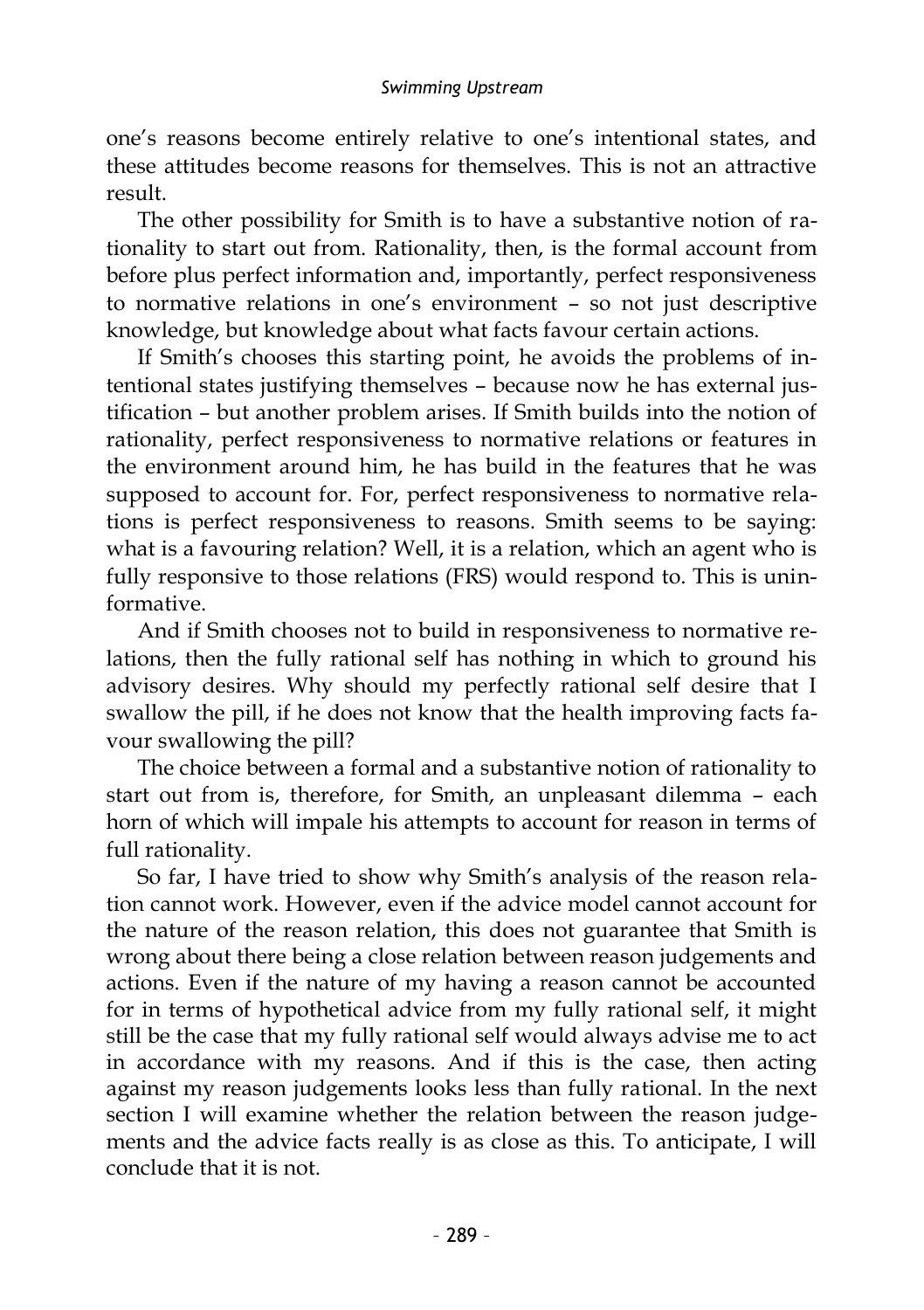## **3. Smith and Pro Tanto Reasons**

There is a great deal of intuitive plausibility to the suggestion that my fully rational self would advise me to act in ways that I have good reason to act. In fact it is often true. But it is not the whole truth, for though my fully rational self would never advise me to do something that I do not have good reason to do, there are other things that I have reasons to do than those which my fully rational self would advise me to do. In other words, the set of things my fully rational self would want me to do is only part of the set of things that I have reason to do. Why is this? Well because sometimes I have reason to do something that I should not do because I have more reason to do something else.

Here is an example of such a situation. The fact that I would enjoy driving a Range Rover is a good reason for me to buy a Range Rover, but this reason is dramatically outweighed by the reasons I have to spend my money on other things, such as food and rent. Smith's account does not immediately seem capable of making sense of the reasons that have been outweighed, because the notion of advice which is so central in Smith's account of normative reasons, necessarily is an 'overall' notion as opposed to a pro tanto concept of reasons. Smith's fully rational self always gives advice regarding what I should do, and cannot identify what things give me reasons to act in particular ways 'as far as this goes'. But we cannot settle for only the overall advice notion that Smith provides. If I were to give myself advice on whether to buy a Range Rover or not, I would not advise myself 'a little' to buy it, and 'a lot' not to buy it. I would only advise myself not to buy it, because this is what I have most reason to do.

But perhaps there is yet another reply available to Smith. My complaint so far has been that if Smith accounts for normative reasons in terms of what he calls the advice model he is unable to account for pro tanto reasons. Advice is an overall notion. But maybe it is worth taking another look at the content of Smiths advice model because actually calling it an advice model is a little misleading (though this is what Smith himself calls it). Here is one of Smith versions of the advice model:

[the advice model] ... tells us that facts about the desirability of acting in certain ways in the evaluated world are constituted by the desires we would have about the evaluated world in the evaluating world (Smith 1994, 151; my underscore).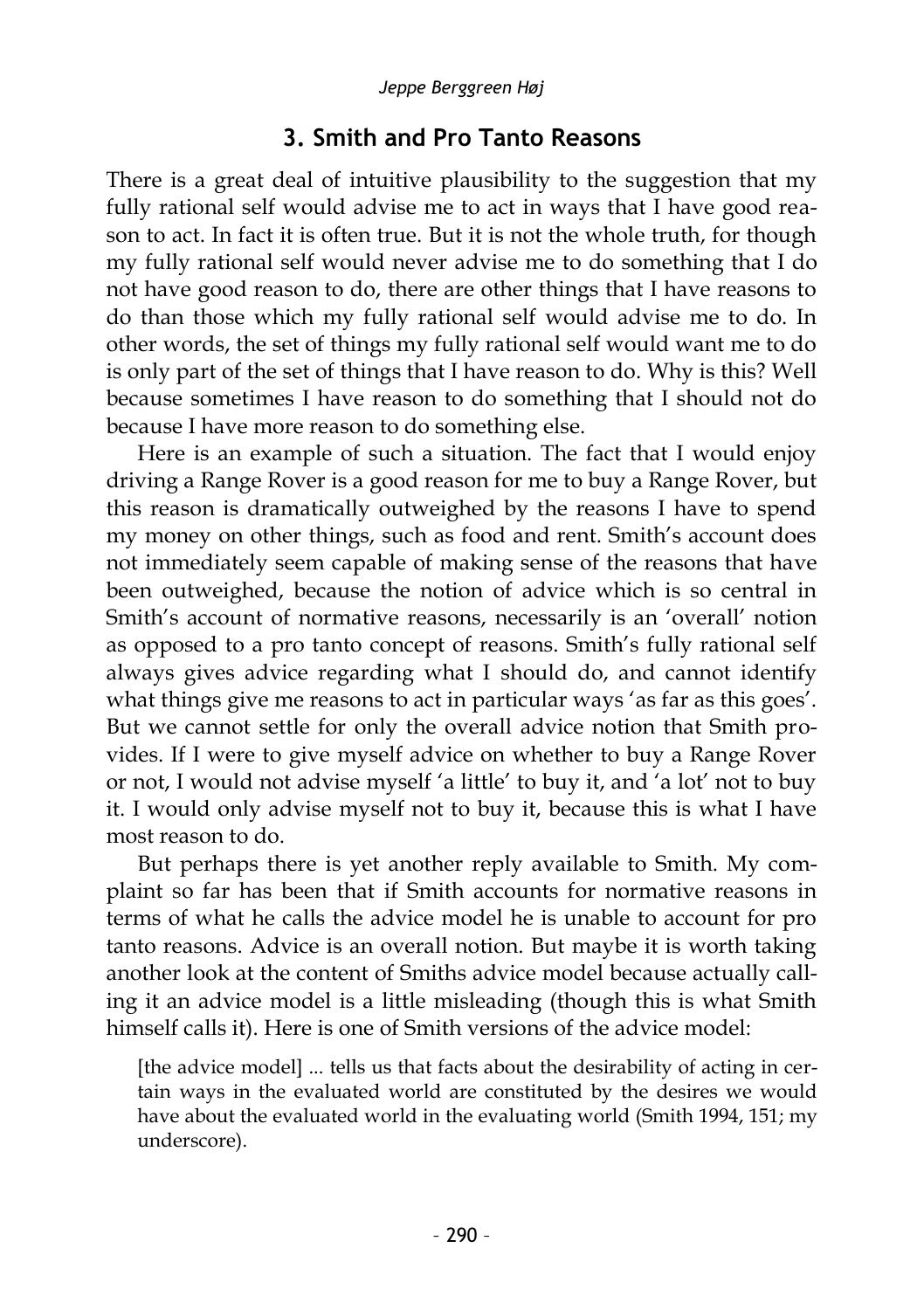The normative reason according to this quotation does not depend on the advice that I would receive from my fully rational self, it depends rather on what my fully rational self would desire that I do.<sup>9</sup> And while it seems implausible that one can advise oneself a little to Ф and at the same time advise oneself a lot not to  $\Phi$ , it is quite plausible that one's fully rational self could to some extent desire that one Ф's and at the same time desire even more that one does not Ф. So now it looks like Smith's "advice" model can fit the notion of a pro tanto reason.

But again there is a problem. If we can make sense of the idea that the fully rational self desires in accordance also with my outweighed pro tanto reasons, we seem to be able to hold onto the idea that the desires of the fully rational agent always track the reason I have. But if we hold this together with the idea that if I do not desire in accordance with my fully rational self, I am irrational, then we get strange implications. Here is an example. I think that I have a pro tanto reason to rob a bank. If I did, I could do some good things with the money for me and my kids (say). If this is so, then if we believe that Smith's claim holds for outweighed pro tanto reasons, my fully rational self would to some extent desire that I rob the bank. And I would be irrational if I did not to some extent want to rob the bank, if I judge myself to have a pro tanto reason to do so. Even when I judge that this reason is dramatically outweighed by other reasons (it would be very bad for me and my kids when I go to jail). This seems counterintuitive to me. I would imagine that a sign that someone is a rational agent would be that she desired in accordance with her overall reason judgements, and not all of them.

This is not, I think, a knock down argument against Smith's claim about the connection between my fully rational self and me as I am now. But I do think that it counts against it. However, even if Smith is wrong about pro tanto reasons, the connection he suggested between my overall reason judgements and the desires of my fully rational self might hold. And that is all he really needs for his claim about overall normative judgements internalism; i.e. the claim that if I judge myself to have most reason to Φ, and yet remain motivationally unaffected by this, then

This is important for Smith, because if the normative reason depended on what my fully rational self would *advice* me to do, then it would not be irrational for me not to *desire* (and thus intend) to do what I judge myself to have reason to do. It would only be irrational not to *advise* myself to act in accordance with my reasons. And this is not the internalism that Smith is after.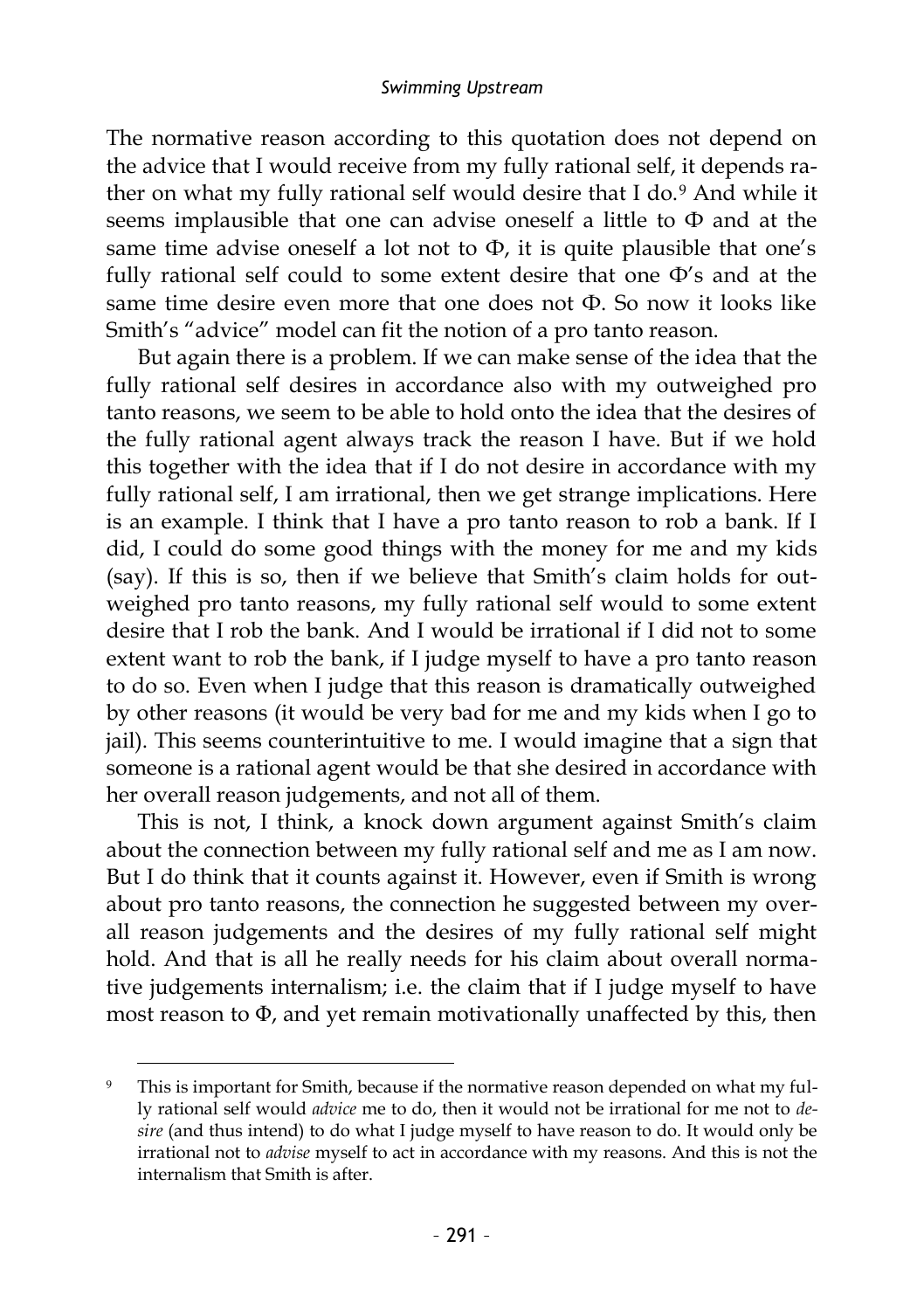I am irrational. In the last section of this paper, I shall examine whether Smith succeeds in his argument for internalism. Again, as you might by now expect, my conclusion will be that he does not.

# **4. Consequences for Normative Judgement Internalism**

It is important to keep in mind that the kind of internalism that Smith is after is judgement internalism, which says that given that one judges oneself to have reason to  $\Phi$ , one must be motivated to  $\Phi$ , on pain of irrationality. Nothing here is said about the relation between one's having a reason to Ф and being motivated accordingly. In speaking of judgement internalism we are, therefore, only concerned with the kind of rationality that I label formal rationality; reacting correctly to the intentional states one has, independently of the status of those intentional states. On this account of rationality, one is practically irrational if one acts contrary to one's own judgements and rational if one acts in accordance with them. With Smith we might call this rationality/irrationality 'by one's own lights'.

The question then is this: given this 'by one's own lights' account of rationality, does the close relation between what one's reason judgements and one's fully rational self's advisory desires make it impossible to remain rational while motivationally untouched by one's reason judgements?

Initially we might think that the answer to this question depends on whether I am making reason judgements of what I above called the primary or the secondary kind. Am I making judgements that include explicit use of the reason concept? We might think that if I am not making judgement about Ф'ing, explicitly using the reason concept, then whether or not my fully rational self would desire that I Ф, given that I had reason to Ф, is of no consequence for my internal coherence. If I haven't made judgement about reasons, then I cannot possibly be rationally required to act in accordance with any reasons, we might think.

But this would be wrong. We must remember that the advisory desires from our fully rational self, were not based on reason facts. They were based on facts about what it is desirable or valuable that I do, exactly like my primary reason judgements are. So we cannot escape internalism just by not using the concept of a reason in our reason judgements.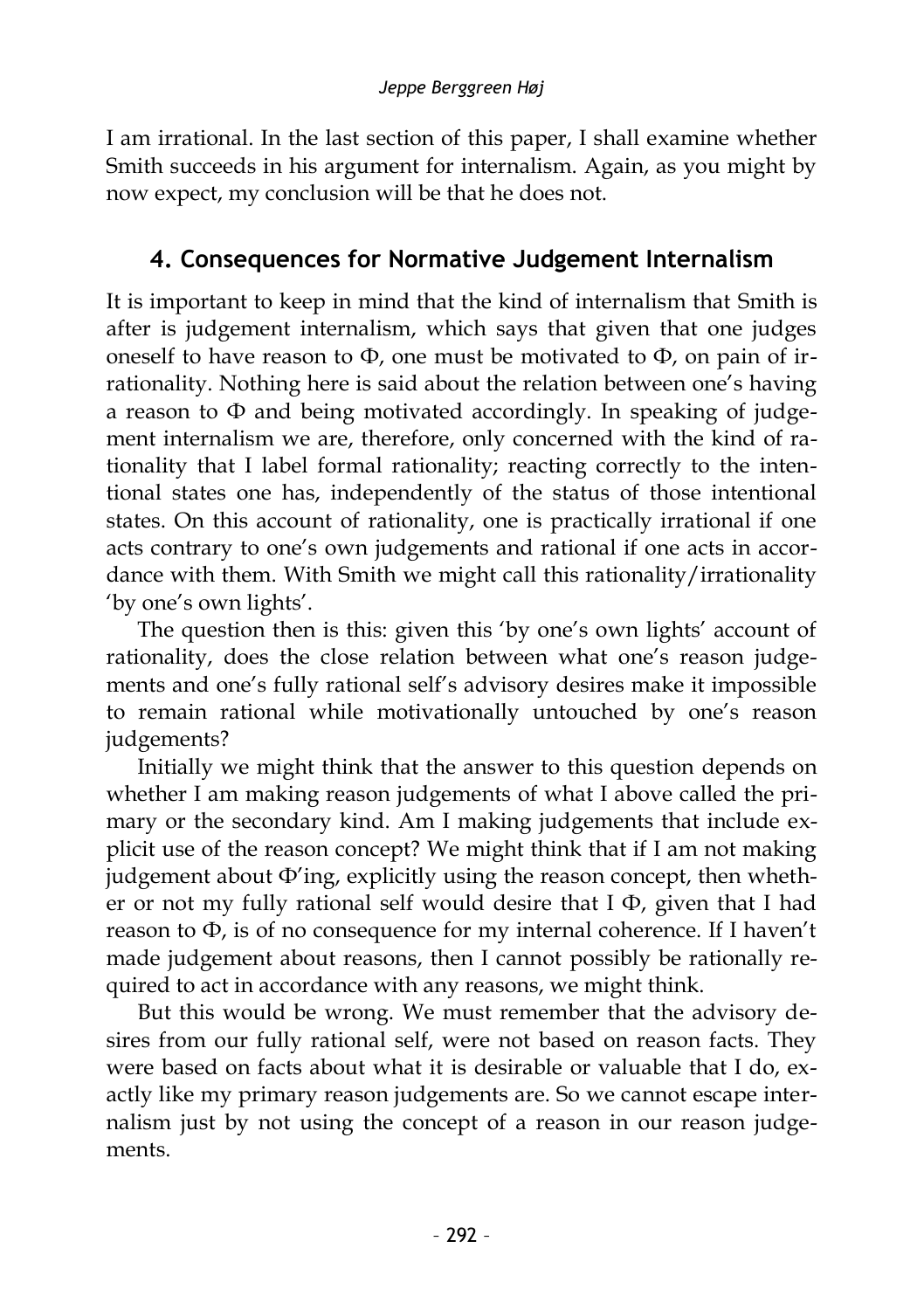Are we then left with no choice but to be internalists? Well not yet, because if we accept a narrow account of rationality – where rationality is defined in terms of coherence – the person who judges himself to have reason to  $\Phi$  can perfectly coherently refrain from  $\Phi'$ ing and still be rational. His is left open only to an accusation of irrationality if he judges both a) that he has reason to  $\Phi$  and – and this is the crucial bit – b) that if someone has a reason to Ф their fully rational and fully informed self would want him to Ф. Having both these beliefs and still not being motivated to Ф would be straightforwardly incoherent and thus irrational by one's own lights. However, I hope my reader will agree that only very few people (philosophers presumably) would have this rather technical second order belief about his reasons. In other words, if Smith accepts the narrow account of rationality, his internalism will apply only to philosophers. And this is surely not a very attractive version of internalism.

Smith's reply to this criticism would be something like this: if the agent does not believe that if she has reason to  $\Phi$  then her fully rational self would want her to  $\Phi$ , this is so only because the agent has a false belief about what it means to have a reason to Ф. For 'I have reason to Ф' simply means 'my fully rational self would desire that I Ф". And from the fact that an agent with a false belief about what it means for something to be a reason fails to believe that her fully rational self would want her to Ф when she believes that she has reason to Ф, we should not draw a general conclusion that one can rationally believe oneself to have reason to  $\Phi$  and not desire to  $\Phi$  10

But this reply from Smith does of course not work. Because as I attempted to show in the first half of the essay, it is a mistake to say that what it means that I have reason to Ф is that my fully rational self would Ф. Even if we think that there is a constant conjunction between the two, one can surely rationally believe one without the other.

### **End Note**

In this paper I have dealt with two closely related suggestions from Smith: a) that normative reasons can be accounted for in terms of what my fully rational self would want me to do. And b) that it follows from

<sup>10</sup> Smith (2001, 263).